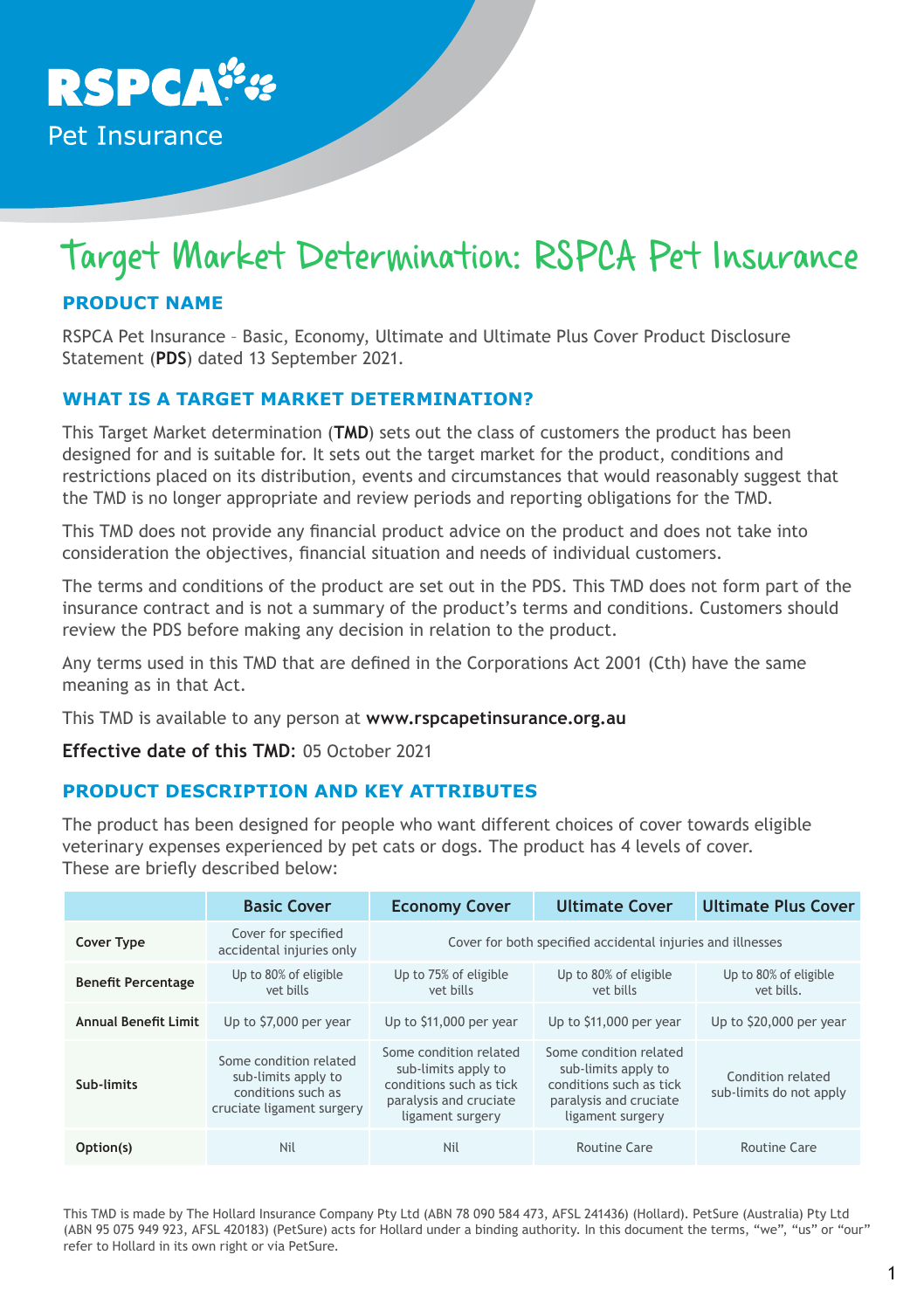Other key attributes of this product include:

- it does not provide comprehensive cover for preventative care costs and general pet maintenance costs like grooming and pet food; and
- cover is subject to annual limits, sub-limits, terms, conditions and exclusions. Examples of key exclusions include waiting period exclusions at the inception of a new policy and coverage exclusions for chronic pre-existing conditions.

## **LIKELY OBJECTIVES, FINANCIAL SITUATION AND NEEDS OF CUSTOMERS IN THE TARGET MARKET**

The likely objectives, financial situation and needs of customers in the target market is a contribution towards eligible veterinary expenses, to ensure their pet can receive appropriate treatment and to reduce the cost to the customer of that treatment.

## **TARGET MARKET FOR THE PRODUCT**

The overall target market for the product applies to all levels of cover available. Each level of cover also has parameters which apply in addition to the overall target market.

#### **Overall target market**

| Who this product may be suitable for                                                                                                              | Who this product may not be suitable for                                                                                                                                         |  |
|---------------------------------------------------------------------------------------------------------------------------------------------------|----------------------------------------------------------------------------------------------------------------------------------------------------------------------------------|--|
| A person is in the target market for this product if they:                                                                                        | A person will not be in the target market if they:                                                                                                                               |  |
| • have a domestic dog, cat or hybrid that is legally<br>available in Australia; and                                                               | • have a pet which has sustained chronic pre-<br>existing conditions which are likely to require<br>ongoing veterinary treatment and want cover for<br>those treatment costs; or |  |
| • want cover towards the costs associated with<br>specified accidental injuries that their pet may                                                |                                                                                                                                                                                  |  |
| experience, such as injury suffered as a result of a<br>motor vehicle accident, burn or electrocution and<br>traumatic ligament or tendon injury. | • want to cover the costs of treatment for illnesses<br>or accidents not covered by this policy, or other<br>maintenance costs associated with pet ownership.                    |  |

## **TARGET MARKET FOR EACH LEVEL OF COVER**

In addition to the overall target market, these additional parameters apply based on the level of cover chosen.

#### **Basic Cover (specified accidental injury only)**

| Who this level of cover may be suitable for              | Who this level of cover may not be suitable for                                                                      |
|----------------------------------------------------------|----------------------------------------------------------------------------------------------------------------------|
| A person is in the target market for this level of cover | A person will not be in the target market for this                                                                   |
| if they want:                                            | level of cover if they:                                                                                              |
| • up to 80% of their eligible veterinary expenses        | • want cover for any illness that a pet may                                                                          |
| covered up to \$7,000 per policy period.                 | experience; or                                                                                                       |
|                                                          | • do not want sub-limits or want different sub-limits<br>to apply for treatment for cruciate ligament<br>conditions. |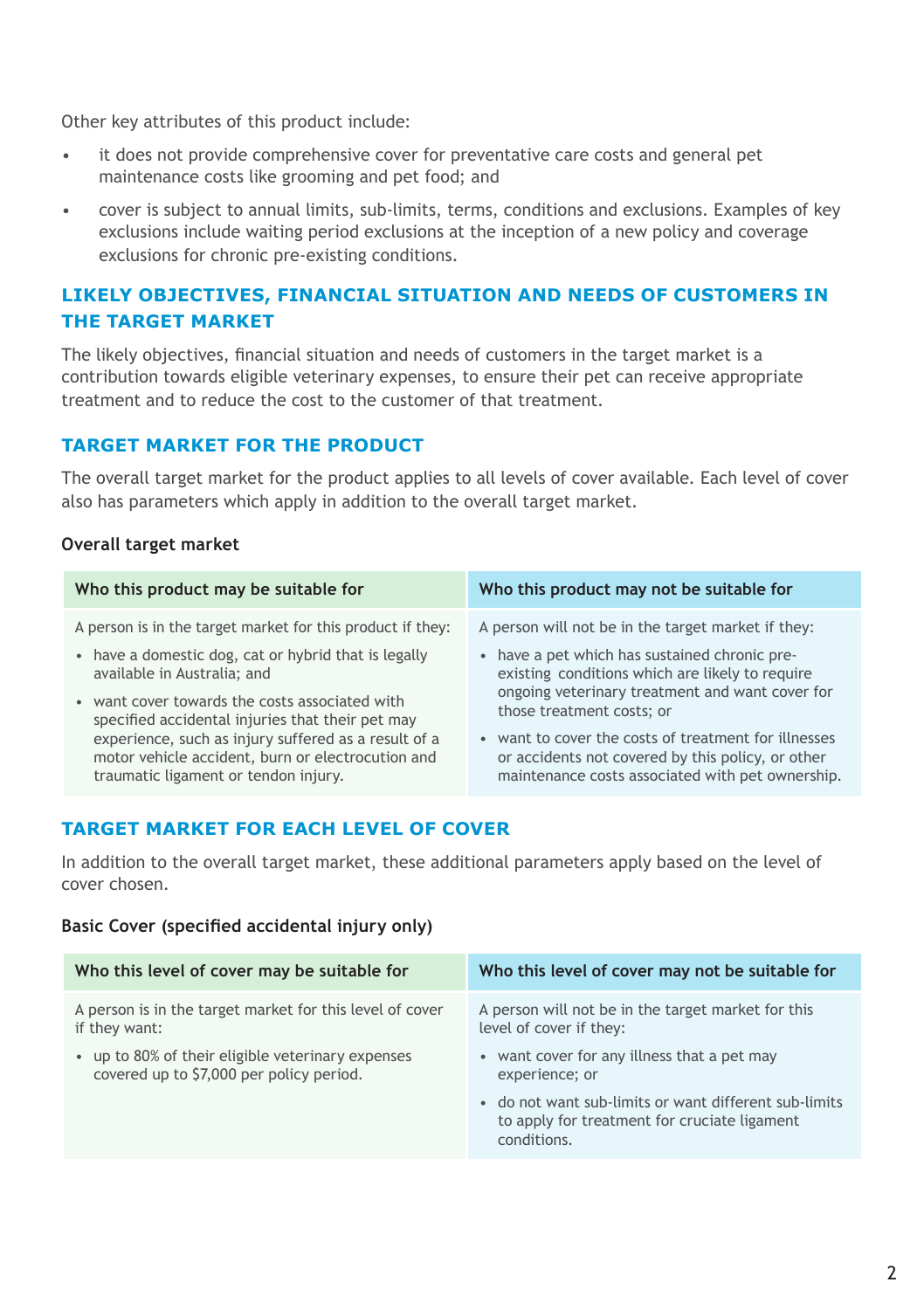## **Economy Cover (specified accidental injury and illness)**

| Who this level of cover may be suitable for                                                    | Who this level of cover may not be suitable for       |
|------------------------------------------------------------------------------------------------|-------------------------------------------------------|
| A person is in the target market for this level of cover if                                    | A person will not be in the target market for this    |
| they want:                                                                                     | level of cover if they:                               |
| • cover towards the costs associated with treating a                                           | • do not want sub-limits or want different sub-limits |
| range of illnesses, such as cancer treatments and                                              | to apply for treatment for tick-paralysis or cruciate |
| other temporary and chronic conditions; and                                                    | ligament conditions.                                  |
| • up to 75% of their eligible veterinary expenses<br>covered up to \$11,000 per policy period. |                                                       |

## **Ultimate Cover (specified accidental injury and illness)**

| Who this level of cover may be suitable for                                                    | Who this level of cover may not be suitable for       |  |
|------------------------------------------------------------------------------------------------|-------------------------------------------------------|--|
| A person is in the target market for this level of cover if                                    | A person will not be in the target market for this    |  |
| they want:                                                                                     | level of cover if they:                               |  |
| • cover towards the costs associated with treating a                                           | • do not want sub-limits or want different sub-limits |  |
| range of illnesses, such as cancer treatments and                                              | to apply for treatment for tick-paralysis or cruciate |  |
| other temporary and chronic conditions; and                                                    | ligament conditions.                                  |  |
| • up to 80% of their eligible veterinary expenses<br>covered up to \$11,000 per policy period. |                                                       |  |

#### **Ultimate Plus Cover (specified accidental injury and illness)**

#### **Who this level of cover may be suitable for**

A person is in the target market for this level of cover if they:

- want cover towards the costs associated for treating a range of illnesses, such as cancer treatments and other temporary and chronic conditions;
- want up to 80% of their eligible veterinary expenses covered up to \$20,000 per policy period; and
- do not want sub-limits to apply for treatment for tick-paralysis or cruciate ligament conditions.

## **Option: Routine Care**

| Who this option may be suitable for                                                                                                                                                                                                                                                                              | Who this option may not be suitable for                                                                                                                                  |
|------------------------------------------------------------------------------------------------------------------------------------------------------------------------------------------------------------------------------------------------------------------------------------------------------------------|--------------------------------------------------------------------------------------------------------------------------------------------------------------------------|
| A person is in the target market for this option if they:<br>meet the target market requirements of either the<br>Ultimate or Ultimate Plus covers; and<br>• want a limited amount reimbursed for specified<br>preventative treatments and ownership costs like<br>desexing, microchipping or heartworm control. | A person will not be in the target market for this<br>option if they:<br>• do not want reimbursement for these specified<br>preventative treatments and ownership costs. |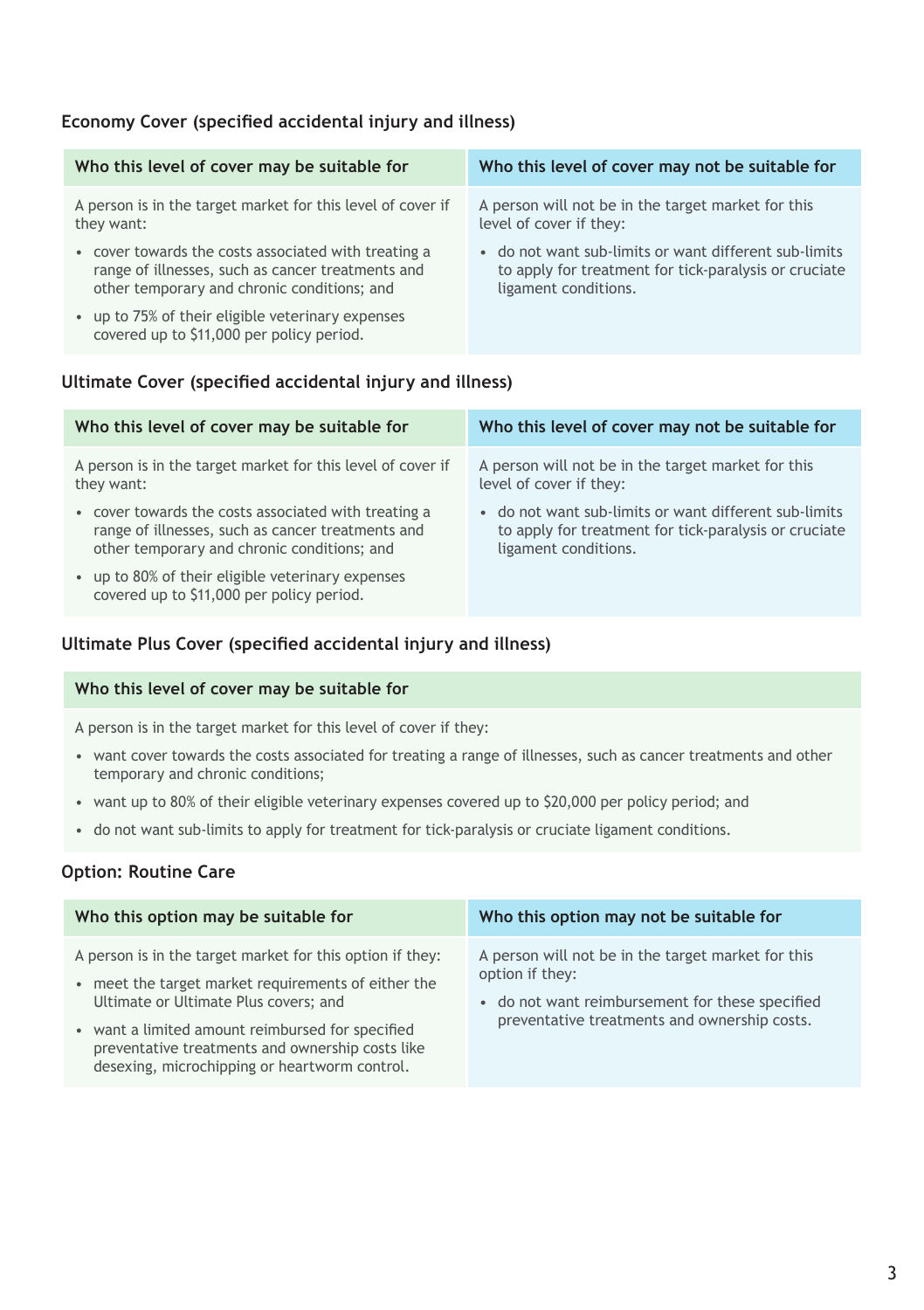## **CONSISTENCY BETWEEN THE PRODUCT AND TARGET MARKET**

This product will likely meet the likely objectives, financial situation and needs of the target market because it addresses the needs of customers in the target market to reduce the costs of eligible veterinary expenses.

## **DISTRIBUTION CONDITIONS**

This product is distributed through:

- visiting the website of RSPCA Pet Insurance; or
- calling the contact centre of RSPCA Pet Insurance; or
- visiting the website or calling the contact centre of a RSPCA Pet Insurance authorised distribution partner.

Please note: Basic Cover is only available to renewing customers.

All enquiries made online use a quotation tool which ask the customer to answer a series of questions before finalising a quote. Customers seeking a quote via the phone will be asked a series of questions from a system-based script by a trained operator. The response to these questions will determine if the customer meets the eligibility criteria, which align with the description of the target market set out above. A sale will not progress if these eligibility criteria are not met.

All call centre representatives are provided with adequate training and their sales are routinely monitored by us to ensure that they sell the product only to customers who are in the target market.

We also have arrangements in place with Greenstone Financial Services Pty Ltd (ABN 53 128 692 884, AFSL 343079) (GFS), which in turn has arrangements in place with the RSPCA for ensuring that the product is distributed in accordance with this TMD.

## **REVIEWING THIS DOCUMENT**

## **Periodic review**

We will review this TMD within 24 months from its commencement date and subsequently every 24 months thereafter.

## **Review triggers**

We will also review this TMD if there are events or circumstances that reasonably suggest that the TMD is no longer appropriate. The triggers for this review may arise from:

- any material changes being made to the product coverage, pricing methodology, underwriting or eligibility criteria or its method of claims assessment and settlement;
- any material changes to methods of distribution;
- changes in law or regulatory guidance or industry code which may materially affect the terms of cover or distribution or regulatory feedback or concerns raised to suggest the TMD may no longer be appropriate;
- identification of systemic issues and findings, produced from quality assurance or governance processes, that may indicate an issue with the product or the appropriateness of the TMD;
- any occurrence of a significant dealing outside of the target market;
- compliance incidents and breaches that may indicate an issue with the product and the appropriateness of the TMD; or